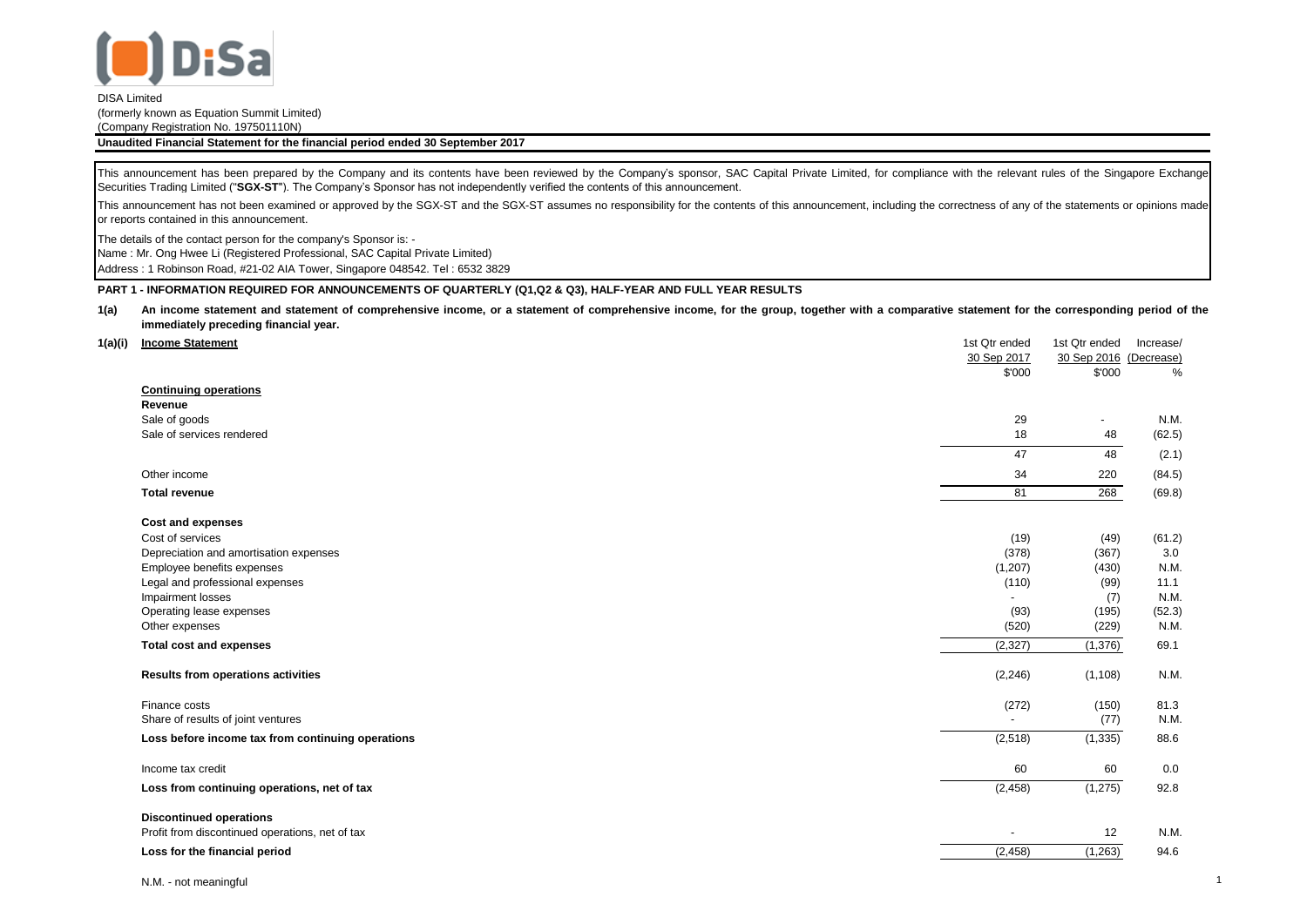

|                                                                    | 1st Qtr ended<br>30 Sep 2017 | 1st Qtr ended<br>30 Sep 2016 | Increase/<br>(Decrease) |
|--------------------------------------------------------------------|------------------------------|------------------------------|-------------------------|
|                                                                    | \$'000                       | \$'000                       | %                       |
| Attributable to:                                                   |                              |                              |                         |
| <b>Owners of the Company</b>                                       |                              |                              |                         |
| Loss from continuing operations, net of tax                        | (2, 478)                     | (1,233)                      | N.M.                    |
| Profit from discontinued operations, net of tax                    |                              | 19                           | N.M.                    |
|                                                                    | (2, 478)                     | (1, 214)                     | N.M.                    |
| <b>Non-controlling interests</b>                                   |                              |                              |                         |
| Profit/(Loss) from continuing operations, net of tax               | 20                           | (42)                         | N.M.                    |
| Loss from discontinued operations, net of tax                      | $\overline{\phantom{a}}$     | (7)                          | N.M.                    |
|                                                                    | 20                           | (49)                         | N.M.                    |
| Loss for the financial period                                      | (2, 458)                     | (1,263)                      | 94.6                    |
| <b>Statement of Comprehensive Income</b>                           |                              |                              |                         |
| Loss for the financial period                                      | (2, 458)                     | (1,263)                      | 94.6                    |
| Other comprehensive income:                                        |                              |                              |                         |
| Foreign currency translation differences from foreign subsidiaries | (31)                         | $\overline{2}$               | N.M.                    |
| Other comprehensive income for the financial period                | (31)                         | $\overline{2}$               | N.M.                    |
| Total comprehensive income for the financial period                | (2, 489)                     | (1,261)                      | 97.4                    |
| Attributable to:                                                   |                              |                              |                         |
| Owners of the Company                                              |                              |                              |                         |
| Loss from continuing operations, net of tax                        | (2,510)                      | (1,225)                      | N.M.                    |
| Profit from discontinued operations, net of tax                    |                              | 20                           | N.M.                    |
|                                                                    | (2, 510)                     | (1, 205)                     | N.M.                    |
| Non-controlling interests                                          |                              |                              |                         |
| Profit/(Loss) from continuing operations, net of tax               | 21                           | (49)                         | N.M.                    |
| Loss from discontinued operations, net of tax                      | $\blacksquare$               | (7)                          | N.M.                    |
|                                                                    | 21                           | (56)                         | N.M.                    |
| Total comprehensive income for the financial period                | (2, 489)                     | (1,261)                      | 97.4                    |

N.M. - not meaningful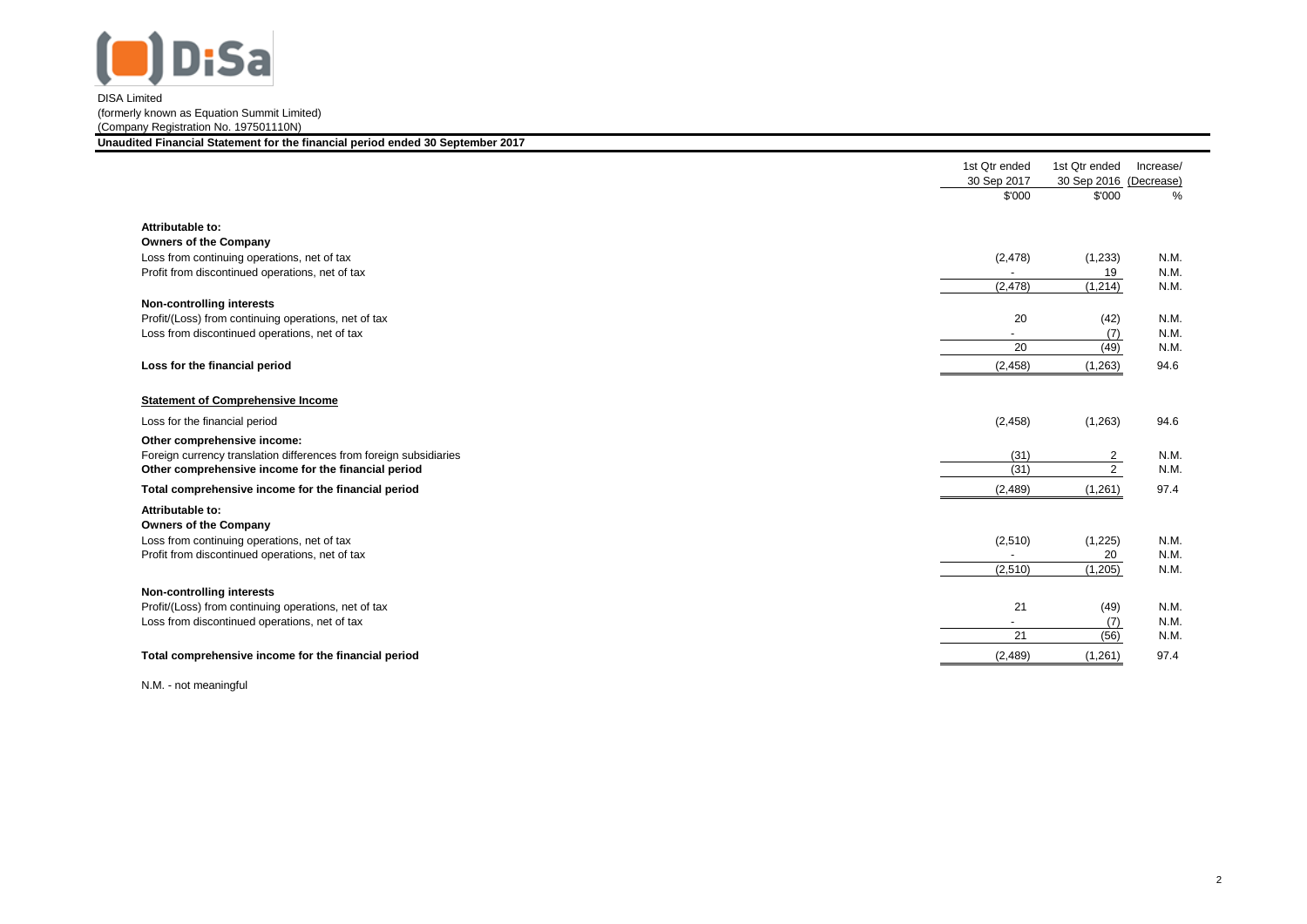

**Unaudited Financial Statement for the financial period ended 30 September 2017**

## **1(a)(ii) Loss for the financial period is stated after charging/(crediting) the following:**

|                                                                          | 1st Qtr ended            | 1st Qtr ended        |
|--------------------------------------------------------------------------|--------------------------|----------------------|
|                                                                          | 30 Sep 2017              | 30 Sep 2016          |
| (inclusive of both continuing and discontinued operations)               | \$'000                   | \$'000               |
| Interest expenses                                                        | 272                      | 150                  |
| Interest income                                                          | (30)                     | (34)                 |
| Amortisation of intangible assets                                        | 351                      | 351                  |
| Depreciation of property, plant and equipment                            | 27                       | 19                   |
| Employee share-based payments expense                                    | 93                       |                      |
| Gain on disposal of property, plant and equipment                        |                          | (17)                 |
| Impairment loss on trade and other receivables                           |                          | $\overline{7}$<br>77 |
| Share of results of joint ventures<br>Currency exchange gain - net       | (27)                     | (1)                  |
|                                                                          |                          |                      |
| 1(a)(iii) Results of the discontinued operations are as follow:          |                          |                      |
|                                                                          | 1st Qtr ended            | 1st Qtr ended        |
|                                                                          | 30 Sep 2017              | 30 Sep 2016          |
|                                                                          | \$'000                   | \$'000               |
| Revenue                                                                  |                          |                      |
| Sale of goods                                                            | $\overline{\phantom{a}}$ | 63                   |
|                                                                          | $\blacksquare$           | 63                   |
| Other income                                                             |                          | 325                  |
| Total revenue                                                            | $\overline{\phantom{a}}$ | 388                  |
| <b>Cost and expenses</b>                                                 |                          |                      |
| Cost of services                                                         |                          | (32)                 |
| Depreciation and amortisation expenses                                   |                          | (3)                  |
| Employee benefits expenses                                               |                          | (53)                 |
| Legal and professional expenses                                          |                          | (4)                  |
| Operating lease expenses                                                 |                          | (232)                |
| Other expenses                                                           |                          | (52)                 |
| <b>Total cost and expenses</b>                                           | $\overline{\phantom{a}}$ | (376)                |
| Profit before income tax from discontinued operations                    |                          | 12                   |
| Income tax expense                                                       |                          | $\blacksquare$       |
| Profit from discontinued operations for the financial period, net of tax | $\blacksquare$           | 12                   |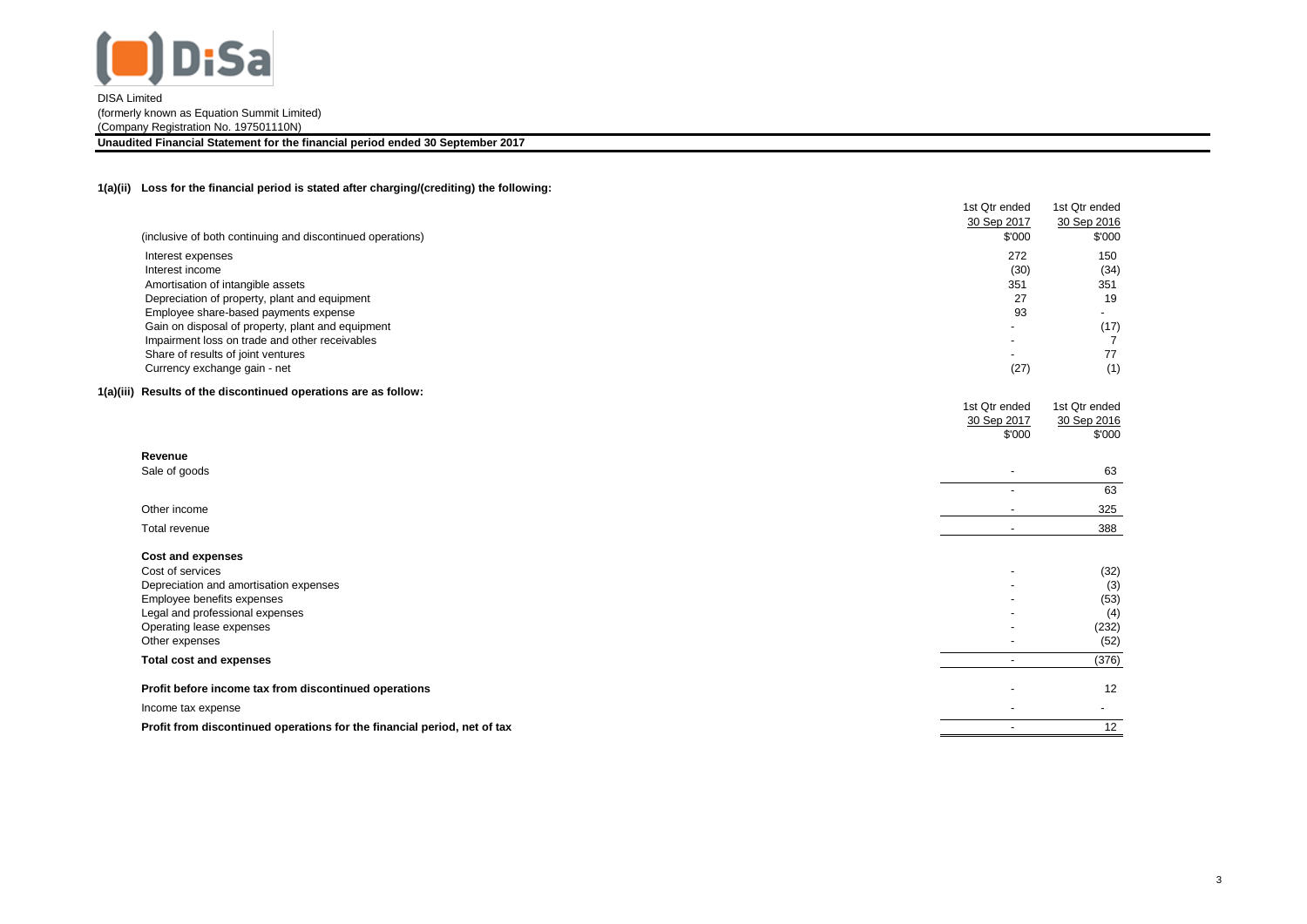

**Unaudited Financial Statement for the financial period ended 30 September 2017**

**1(b)(i) A statement of financial position (for the issuer and group), together with a comparative statement as at the end of the immediately preceding financial year.**

**Statements of Financial Position**

|                                              | Group       |              | Company     |              |
|----------------------------------------------|-------------|--------------|-------------|--------------|
|                                              | 30 Sep 2017 | 30 June 2017 | 30 Sep 2017 | 30 June 2017 |
|                                              | \$'000      | \$'000       | \$'000      | \$'000       |
| Non-current assets                           |             |              |             |              |
| Property, plant and equipment                | 437         | 456          | 365         | 387          |
| Intangible assets                            | 11,588      | 11,939       |             |              |
| <b>Subsidiaries</b>                          |             |              | 16,724      | 16,724       |
| Trade and other receivables                  | 91          | 91           |             |              |
| Other non-current assets                     | 120         | 120          | 2,314       | 140          |
|                                              | 12,236      | 12,606       | 19,403      | 17,251       |
| <b>Current assets</b>                        |             |              |             |              |
| Trade and other receivables                  | 657         | 814          | 71          | 66           |
| Other current assets                         | 902         | 949          | 82          | 102          |
| Cash and bank balances                       | 37,436      | 20,165       | 36,076      | 19,547       |
| Financial assets, available-for-sale         | 2,222       | 2,222        | 2,222       | 2,222        |
|                                              | 41,217      | 24,150       | 38,451      | 21,937       |
| <b>Total assets</b>                          | 53,453      | 36,756       | 57,854      | 39,188       |
| Equity attributable to owners of the Company |             |              |             |              |
| Share capital                                | 58,680      | 37,140       | 58,680      | 37,140       |
| Reserves                                     | 1,865       | 4,358        | 1,207       | 3,666        |
| Accumulated losses                           | (15, 355)   | (12, 879)    | (15, 444)   | (14,661)     |
|                                              | 45,190      | 28,619       | 44,443      | 26,145       |
| <b>Non-controlling interests</b>             | (10, 110)   | (10, 025)    |             |              |
| <b>Total equity</b>                          | 35,080      | 18,594       | 44,443      | 26,145       |
| <b>Non-current liabilities</b>               |             |              |             |              |
| <b>Financial liabilities</b>                 | 12,014      | 12,018       | 12,014      | 12,018       |
| Deferred tax liabilities                     | 1,969       | 2,029        |             | $\sim$       |
|                                              | 13,983      | 14,047       | 12,014      | 12,018       |
| <b>Current liabilities</b>                   |             |              |             |              |
| Trade and other payables                     | 2,187       | 2,174        | 101         | 87           |
| Accruals                                     | 1,484       | 1,222        | 1,281       | 923          |
| <b>Financial liabilities</b>                 | 15          | 15           | 15          | 15           |
| Provision and other liabilities              | 704         | 704          |             |              |
|                                              | 4,390       | 4,115        | 1,397       | 1,025        |
| <b>Total liabilities</b>                     | 18,373      | 18,162       | 13,411      | 13,043       |
| <b>Total equity and liabilities</b>          | 53,453      | 36,756       | 57,854      | 39,188       |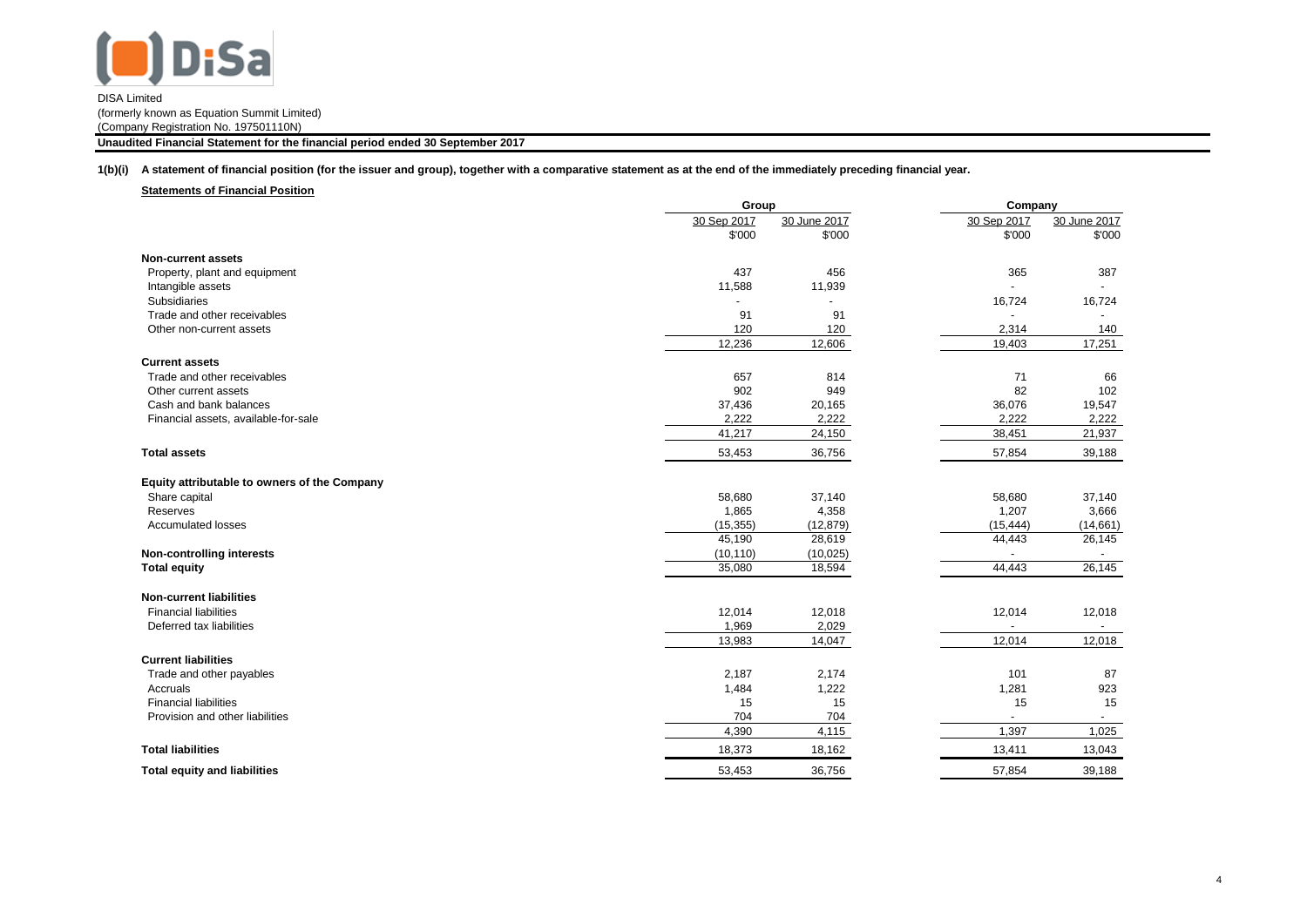

**Unaudited Financial Statement for the financial period ended 30 September 2017**

## **1(b)(ii) Aggregate amount of group's borrowings and debt securities**

**Amount repayable in one year or less, or on demand**

|         | 30 Sep 2017 (\$'000) |                     | 30 June 2017 (\$'000)    |
|---------|----------------------|---------------------|--------------------------|
| Secured | Unsecured            | Secured             | Unsecured                |
| '5      | -                    | 1 <sub>E</sub><br>J | $\overline{\phantom{a}}$ |

#### **Amount repayable after one year**

|         | 30 Sep 2017 (\$'000) |         | 30 June 2017 (\$'000) |
|---------|----------------------|---------|-----------------------|
| Secured | Unsecured            | Secured | Unsecured             |
| 96      | 11.918               | 100     | 11.91 <sup>°</sup>    |

#### **Details of collateral**

As at 30 September 2017, total borrowings included secured liability of \$111,000 (30 June 2017: \$115,000) for the Group. The secured liability is secured by the rights to leased motor vehicle.

The remaining unsecured liabilities pertain to Redeemable Convertible Bonds ("**RCB**") of \$12,000,000 (30 June 2017: \$12,000,000) issued by the Company.

On 27 December 2016, the Company entered into a RCB agreement with Wang Yu Huei, Tang Wee Loke, Lee Teong Sang and Tsai Yi-Chen, the ("**Investors**"), pursuant to which, the Investors agreed to subscribe for an aggregate subscription amount of \$12,000,000 pursuant to the terms of the RCB agreement. The bonds can be converted into the Company's ordinary shares at any time between 23 December 2017 and 23 December 2018. Shareholders' approval has been obtained on 13 February 2017 in relation to the RCB agreement.

The RCB bear an interest rate at 9% per annum and Investors can elect to have all interest due by way of allotment and issuance of ordinary shares in the Company in lieu of receiving payment of interest in cash. Please refer to the Company's circular dated 20 January 2017 for more details on the RCB.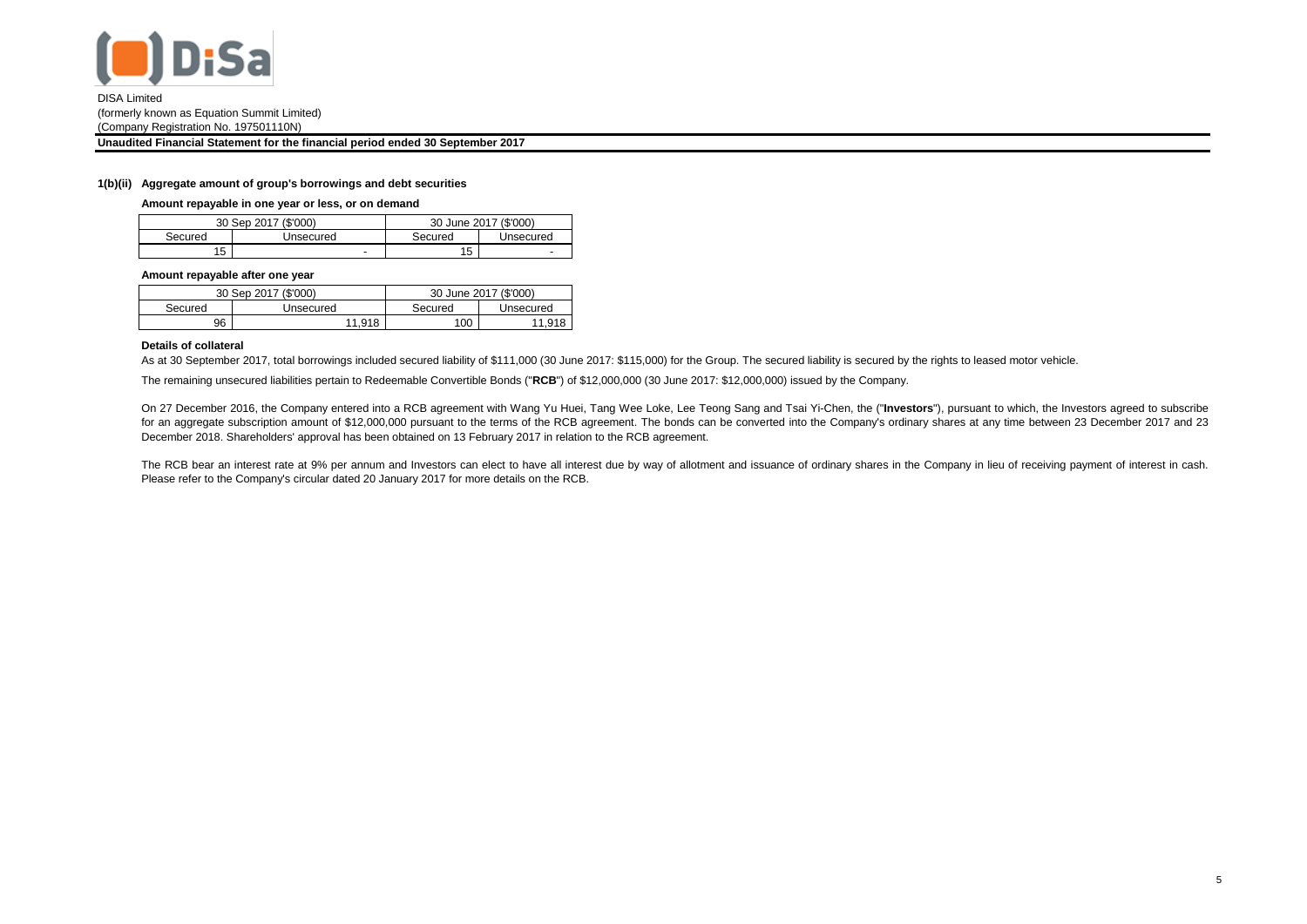

**Unaudited Financial Statement for the financial period ended 30 September 2017**

**1(c) A statement of cash flows (for the group), together with a comparative statement for the corresponding period of the immediately preceding financial year.**

## **1(c)(i) Consolidated Statement of Cash Flows**

|                                                                                | 1st Qtr ended | 1st Qtr ended            |
|--------------------------------------------------------------------------------|---------------|--------------------------|
|                                                                                | 30 Sep 2017   | 30 Sep 2016              |
|                                                                                | \$'000        | \$'000                   |
| Cash flows from operating activities                                           |               |                          |
| Loss before income tax from continued operations for the financial period      | (2,518)       | (1, 335)                 |
| Profit before income tax from discontinued operations for the financial period |               | 12                       |
|                                                                                | (2,518)       | (1, 323)                 |
| Adjustments for:                                                               |               |                          |
| - Interest expenses                                                            | 272           | 150                      |
| - Interest income                                                              | (30)          | (34)                     |
| - Amortisation of intangible assets                                            | 351           | 351                      |
| - Depreciation of property, plant and equipment                                | 27            | 19                       |
| - Employee share-based payments expense                                        | 93            |                          |
| - Gain on disposal of property, plant and equipment                            |               | (17)                     |
| - Impairment loss on trade and other receivables                               |               | $\overline{7}$           |
| - Share of results of joint ventures                                           |               | 77                       |
| - Exchange differences                                                         | (35)          | (18)                     |
| Operating cash flows before working capital changes                            | (1,840)       | (788)                    |
| Changes in working capital:                                                    |               |                          |
| - Inventories                                                                  |               | (17)                     |
| - Trade and other receivables                                                  | 54            | (135)                    |
| - Other current assets                                                         | 55            | 21                       |
| - Trade and other payables                                                     | (5)           | 101                      |
| Cash used in operations                                                        | (1,736)       | (818)                    |
| Income tax paid                                                                |               | $\overline{\phantom{a}}$ |
| Net cash used in operating activities                                          | (1,736)       | (818)                    |
| Cash flows from investing activities                                           |               |                          |
| Interest received                                                              | 30            | 34                       |
| Purchase of property, plant and equipment                                      | (9)           |                          |
| Proceeds from disposal of property, plant and equipment                        |               | 27                       |
| Net cash from investing activities                                             | 21            | 61                       |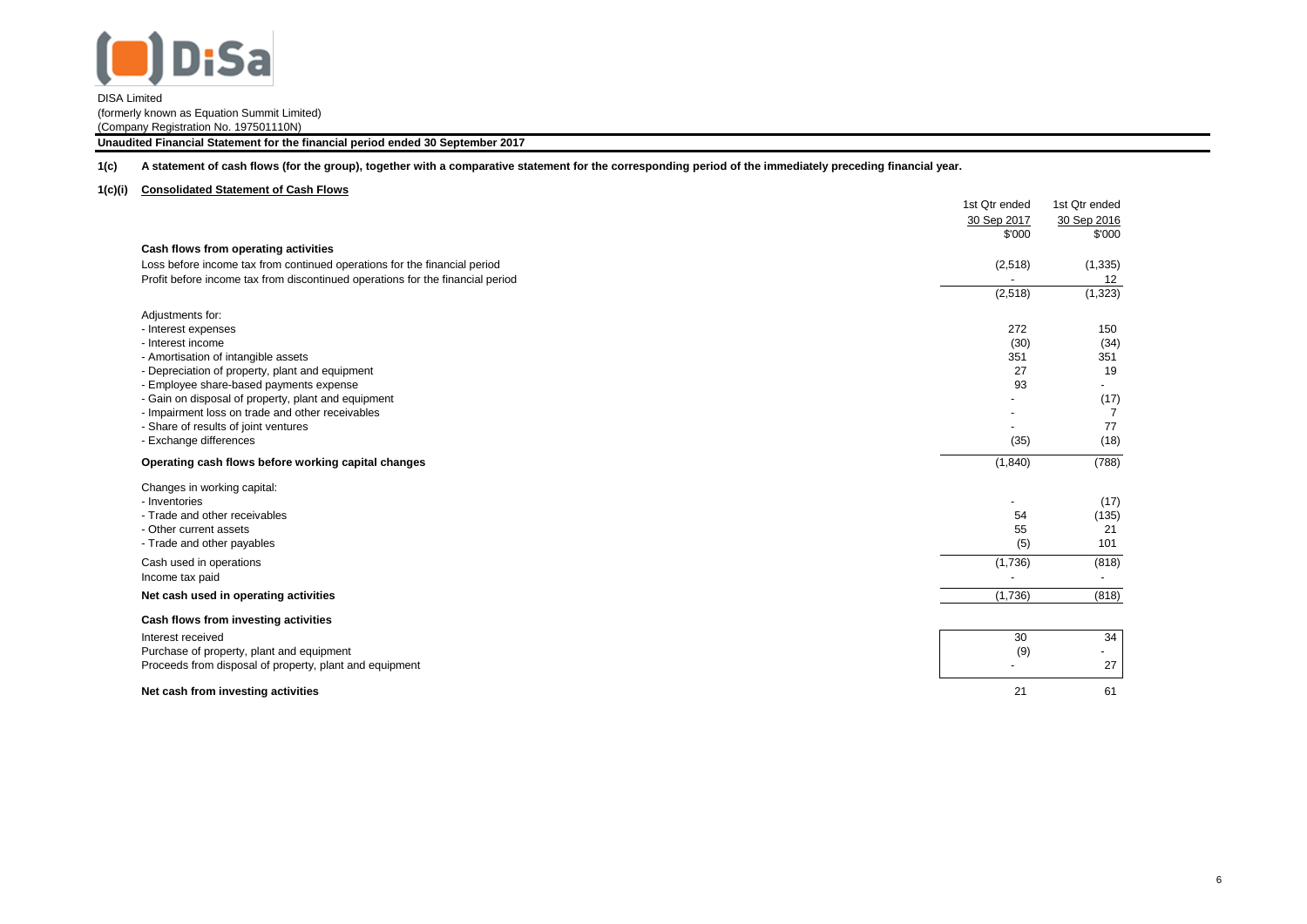

#### **Unaudited Financial Statement for the financial period ended 30 September 2017**

## **1(c)(i) Consolidated Statement of Cash Flows (Continued)**

|                                                                   | 1st Qtr ended            | 1st Qtr ended            |
|-------------------------------------------------------------------|--------------------------|--------------------------|
|                                                                   | 30 Sep 2017              | 30 Sep 2016              |
|                                                                   | \$'000                   | \$'000                   |
| Cash flows from financing activities                              |                          |                          |
| Interest paid                                                     |                          | (7)                      |
| Proceeds from exercise of warrants                                | 18,988                   | $\overline{\phantom{a}}$ |
| Repayment of finance lease                                        | (4)                      | (8)                      |
| Repayment of bank borrowings                                      | $\overline{\phantom{a}}$ | (49)                     |
|                                                                   |                          |                          |
| Net cash from/(used in) financing activities                      | 18,983                   | (64)                     |
|                                                                   |                          |                          |
| Net increase/(decrease) in cash and cash equivalents              | 17,268                   | (821)                    |
| Cash and cash equivalents at beginning of the financial period    | 20,104                   | 5,282                    |
| Net effects of exchange rate changes on cash and cash equivalents |                          | 19                       |
| Cash and cash equivalents at end of the financial period (Note A) | 37,375                   | 4,480                    |
|                                                                   |                          |                          |

## **1(c)(ii) Notes to Consolidated Statement of Cash Flows**

## **Note A:**

For the purpose of the consolidated statement of cash flows, the consolidated cash and cash equivalents comprise the following:

|                                                                    | 1st Qtr ended | 1st Qtr ended |
|--------------------------------------------------------------------|---------------|---------------|
|                                                                    | 30 Sep 2017   | 30 Sep 2016   |
|                                                                    | \$'000        | \$'000        |
| Cash at bank and on hand                                           | 5.358         | .230          |
| Short-term bank deposits                                           | 32,078        | 3,311         |
| Cash and bank balances per Group statement of financial position   | 37.436        | 4,541         |
| Less: Deposits placed with banks as security                       | (61)          | (61)          |
| Cash and cash equivalents per consolidated statement of cash flows | 37.375        | 4,480         |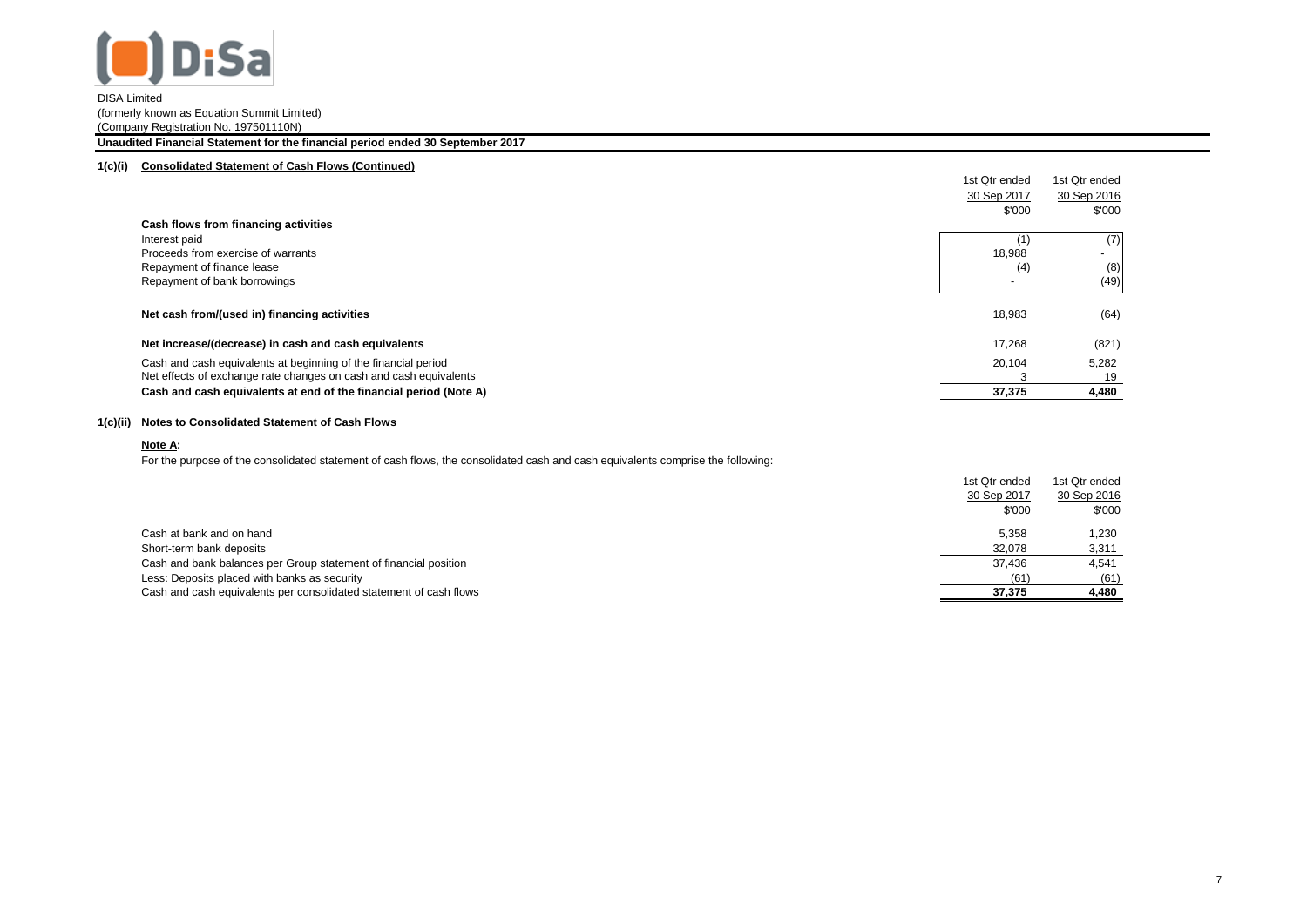

1(d)(i) A statement (for the issuer and group) showing either (a) all changes in equity or (b) changes in equity other than those arising from capitalisation issues and distributions to shareholders, together **with a comparative statement for the corresponding period of the immediately preceding financial year.**

**Statements of Changes in Equity**

| Group                                                                    |                                           | Equity                   | Foreign currency  |                   |                          |                          | <b>Total attributable</b> |                            |                  |
|--------------------------------------------------------------------------|-------------------------------------------|--------------------------|-------------------|-------------------|--------------------------|--------------------------|---------------------------|----------------------------|------------------|
|                                                                          |                                           | component of             | translation       | Share option      | Other capital            | Accumulated              | to owners of              | Non-controlling            | Total            |
|                                                                          | Share capital convertible bonds<br>\$'000 | \$'000                   | reserve<br>\$'000 | reserve<br>\$'000 | reserves<br>\$'000       | losses<br>\$'000         | the Company<br>\$'000     | interests                  | equity<br>\$'000 |
| FY 2018                                                                  |                                           |                          |                   |                   |                          |                          |                           | \$'000                     |                  |
| Balance as at 1 July 2017                                                | 37,140                                    | 82                       | (44)              | 873               | 3,447                    | (12, 879)                | 28,619                    | (10, 025)                  | 18,594           |
| Total comprehensive income                                               |                                           |                          |                   |                   |                          |                          |                           |                            |                  |
| - Loss for the financial period                                          | $\overline{a}$                            | $\overline{\phantom{a}}$ | $\overline{a}$    | $\sim$            | $\overline{a}$           | (2, 478)                 | (2, 478)                  | 20                         | (2, 458)         |
| Other comprehensive income for the financial                             |                                           |                          |                   |                   |                          |                          |                           |                            |                  |
| period                                                                   |                                           |                          |                   |                   |                          |                          |                           |                            |                  |
| - Foreign currency translation differences from                          |                                           |                          |                   |                   |                          |                          |                           |                            |                  |
| foreign subsidiaries<br>- Realisation of foreign currency translation on |                                           |                          | (32)              |                   |                          |                          | (32)                      | $\overline{\mathbf{1}}$    | (31)             |
| liquidation of a foreign subsidiary                                      |                                           |                          | (2)               |                   |                          | $\overline{2}$           |                           |                            | ٠                |
| Total comprehensive income for the financial                             |                                           |                          |                   |                   |                          |                          |                           |                            |                  |
| period                                                                   |                                           |                          | (34)              |                   |                          | (2, 476)                 | (2,510)                   | 21                         | (2, 489)         |
| Contribution by and distributions to owner                               |                                           |                          |                   |                   |                          |                          |                           |                            |                  |
| Issue of shares:                                                         |                                           |                          |                   |                   |                          |                          |                           |                            |                  |
| Conversion of warrants to ordinary shares                                | 18,988                                    | $\overline{\phantom{a}}$ | $\blacksquare$    | $\blacksquare$    | $\blacksquare$           | $\overline{\phantom{a}}$ | 18,988                    | $\overline{\phantom{a}}$   | 18,988           |
|                                                                          | 18,988                                    |                          |                   |                   |                          |                          | 18,988                    |                            | 18,988           |
| <b>Others</b>                                                            |                                           |                          |                   |                   |                          |                          |                           |                            |                  |
| Expiry of warrants                                                       | 33                                        | $\sim$                   |                   | $\blacksquare$    | (33)                     |                          | ÷.                        | $\blacksquare$             | ٠.               |
| Employee share-based payment expenses                                    |                                           |                          |                   | 93                |                          |                          | 93                        |                            | 93               |
| Transfer on conversion from warrants to shares                           | 2,519                                     |                          |                   | $\overline{a}$    | (2, 519)                 |                          |                           |                            | ٠                |
| Waiver of amount owing by a minority                                     |                                           |                          |                   |                   |                          |                          |                           |                            |                  |
| shareholder                                                              | ÷                                         |                          |                   |                   |                          |                          | ÷                         | (106)                      | (106)            |
|                                                                          | 2,552                                     | $\overline{a}$           | $\blacksquare$    | 93                | (2, 552)                 |                          | 93                        | (106)                      | (13)             |
| Balance as at 30 September 2017                                          | 58,680                                    | $\overline{82}$          | (78)              | 966               | 895                      | (15, 355)                | 45,190                    | (10, 110)                  | 35,080           |
|                                                                          |                                           |                          |                   |                   |                          |                          |                           |                            |                  |
| Group                                                                    |                                           | Equity                   | Foreign currency  |                   |                          |                          | <b>Total attributable</b> |                            |                  |
|                                                                          |                                           | component of             | translation       | Share option      | Other capital            | Accumulated              | to owners of              | Non-controlling            | <b>Total</b>     |
| FY 2017                                                                  | Share capital convertible bonds<br>\$'000 | \$'000                   | reserve<br>\$'000 | reserve<br>\$'000 | reserves<br>\$'000       | losses<br>\$'000         | the Company<br>\$'000     | <i>interests</i><br>\$'000 | equity<br>\$'000 |
|                                                                          |                                           |                          |                   |                   |                          |                          |                           |                            |                  |
| Balance as at 1 July 2016                                                | 154,474                                   |                          | (34)              | 54                | 4,377                    | (132, 438)               | 26,433                    | (9, 107)                   | 17,326           |
| Total comprehensive income<br>- Loss for the financial period            | $\overline{\phantom{a}}$                  | $\overline{a}$           | $\overline{a}$    | $\blacksquare$    | $\blacksquare$           | (1,214)                  | (1, 214)                  | (49)                       |                  |
|                                                                          |                                           |                          |                   |                   |                          |                          |                           |                            | (1, 263)         |
| Other comprehensive income for the financial                             |                                           |                          |                   |                   |                          |                          |                           |                            |                  |
| period                                                                   |                                           |                          |                   |                   |                          |                          |                           |                            |                  |
| - Foreign currency translation differences from                          | $\blacksquare$                            | $\overline{\phantom{a}}$ | 9                 | $\blacksquare$    | $\overline{\phantom{a}}$ |                          | 9                         |                            |                  |
| foreign subsidiaries<br>Total comprehensive income for the financial     |                                           |                          |                   |                   |                          |                          |                           | (7)                        | $\mathbf{2}$     |
| period                                                                   |                                           |                          | 9                 |                   |                          | (1,214)                  | (1,205)                   | (56)                       | (1, 261)         |
|                                                                          |                                           |                          |                   |                   |                          |                          |                           |                            |                  |
| Balance as at 30 September 2016                                          | 154,474                                   | $\overline{a}$           | (25)              | 54                | 4,377                    | (133, 652)               | 25,228                    | (9, 163)                   | 16,065           |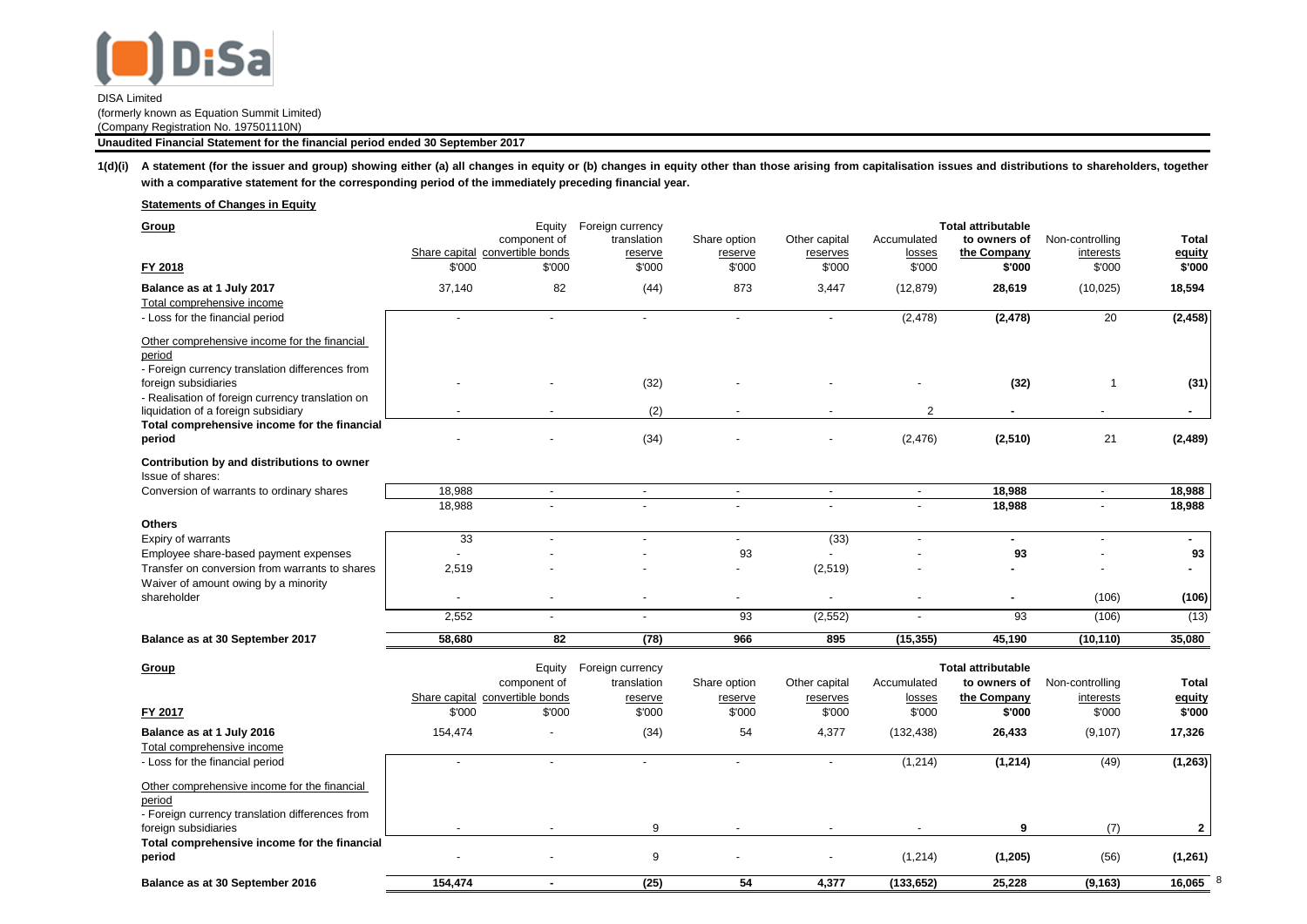

**Unaudited Financial Statement for the financial period ended 30 September 2017**

## **Company**

|                                                |                                 | Equity                   |                          |               |                          |        |
|------------------------------------------------|---------------------------------|--------------------------|--------------------------|---------------|--------------------------|--------|
|                                                |                                 | component of             | Share option             | Other capital | Accumulated              | Total  |
|                                                | Share capital convertible bonds |                          | reserve                  | reserves      | losses                   | equity |
| FY 2018                                        | \$'000                          | \$'000                   | \$'000                   | \$'000        | \$'000                   | \$'000 |
| Balance as at 1 July 2017                      | 37,140                          | 82                       | 873                      | 2,711         | (14,661)                 | 26,145 |
| Total comprehensive income for the financial   |                                 |                          |                          |               |                          |        |
| period                                         | $\blacksquare$                  | $\overline{\phantom{a}}$ | $\overline{\phantom{0}}$ |               | (783)                    | (783)  |
| Conversion from warrants to shares             | 18,988                          | $\overline{\phantom{a}}$ | -                        |               |                          | 18,988 |
| Expiry of warrants                             | 33                              | $\overline{\phantom{a}}$ |                          | (33)          | -                        |        |
| Employee share-based payment expenses          |                                 | $\overline{\phantom{a}}$ | 93                       |               | $\overline{\phantom{0}}$ | 93     |
| Transfer on conversion from warrants to shares | 2,519                           | $\overline{\phantom{a}}$ |                          | (2,519)       | $\blacksquare$           |        |
| Balance as at 30 September 2017                | 58,680                          | 82                       | 966                      | 159           | (15, 444)                | 44,443 |
| FY 2017                                        |                                 |                          |                          |               |                          |        |
| Balance as at 1 July 2016                      | 154.474                         |                          | 54                       | 3,641         | (135, 302)               | 22,867 |
| Total comprehensive income for the financial   |                                 |                          |                          |               |                          |        |
| period                                         |                                 | $\overline{\phantom{a}}$ |                          |               | (269)                    | (269)  |
| Balance as at 30 September 2016                | 154,474                         |                          | 54                       | 3,641         | (135, 571)               | 22,598 |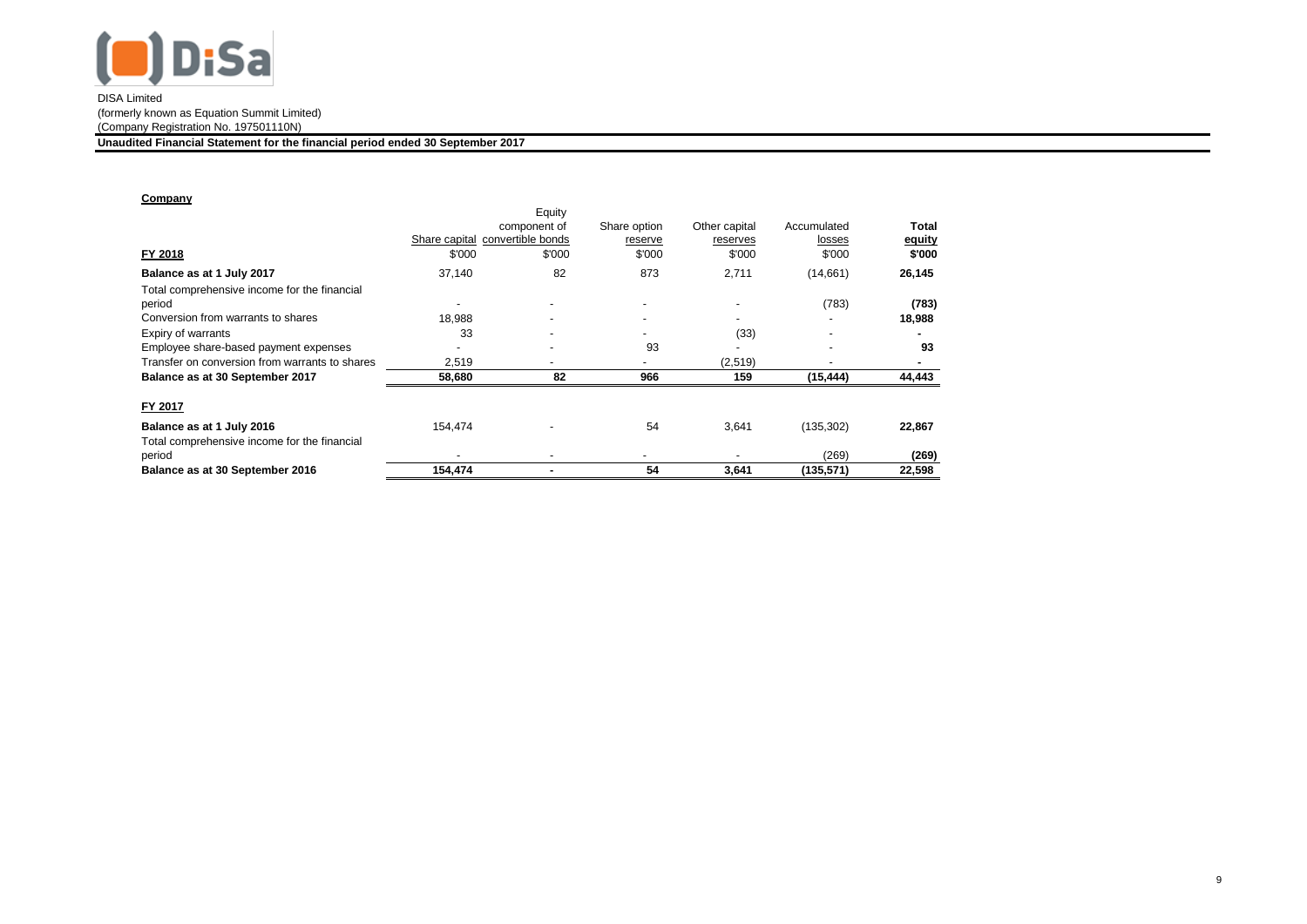

1(d)(ii) Details of any changes in the company's share capital arising from rights issue, bonus issue, share buy-backs, exercise of share options or warrants, conversion of other issues of equity securities, issue of shares for cash or as consideration for acquisition or for any other purpose since the end of the previous period reported on. State the number of shares that may be issued on conversion of all the outstanding convertibles, if any, against the total number of issued shares excluding treasury shares and subsidiary holdings of the issuer, as at the end of the current financial period reported on and as at the end of the corresponding period of the immediately preceding financial year. State also the number of shares held as treasury shares and the number of subsidiary holdings, if any, and the percentage of the aggregate number of treasury shares and subsidiary holdings held against the total number of shares outstanding in a class that is listed as at the end of the current financial **period reported on and as at the end of the corresponding period of the immediately preceding financial year.**

#### **A) Changes in share capital during the financial period**

|                                              | Q1 FY2018      | Q1 FY2017     |
|----------------------------------------------|----------------|---------------|
| As at beginning of the period                | 7.326.139.103  | 5.113.729.645 |
| Issuance of new ordinary shares pursuant to: |                |               |
| - exercise of warrants                       | 2.712.544.300  |               |
| As at end of the period                      | 10.038.683.403 | 5.113.729.645 |
|                                              |                |               |

The issued share capital of the Company as at 30 September 2017 comprises 10,038,683,403 (30 September 2016: 5,113,729,645) ordinary shares.

#### **B) Share options** - DISA Employee Share Option Scheme 2010 ("**ESOS**")

|                                           | Q1 FY2018  | Q1 FY2017  |
|-------------------------------------------|------------|------------|
| As at beginning of the period             | 52,500,000 | 10.000.000 |
| Add: Share options granted on 3 July 2017 | 6.000.000  |            |
| Share options granted on 31 July 2017     | 1.000.000  |            |
| Less: Share options forfeited             | (500.000)  |            |
| As at end of the period                   | 59.000.000 | 10.000.000 |

#### **C) Treasury shares**

No treasury shares were held by the Company as at 30 September 2017 and 30 September 2016.

#### **D) Subsidiary holdings**

No subsidiary holdings were held by the Company as at 30 September 2017 and 30 September 2016.

#### **E) Convertible bonds**

As at 30 September 2017, the outstanding convertible bonds of the Company which are convertible at the Investors' option into up to 1,287,272,728 ordinary shares of the Company pursuant to the terms of the RCB agreement (30 September 2016: 461,884,621) (refer 1(b)(ii)).

#### **F) Warrants**

No outstanding warrants were issued by the Company as at 30 September 2017 (30 September 2016: 3,676,177,056) which have expired on 2 August 2017.

#### **1(d)(iii) To show the total number of issued shares excluding treasury shares as at the end of the current financial period and as at the end of the immediately preceding year.**

|                                                                  | 30 Sep 2017    | 30 June 2017  |
|------------------------------------------------------------------|----------------|---------------|
| Total number of ordinary issued shares excluding treasury shares | 10.038.683.403 | 7.326.139.103 |

#### **1(d)(iv) A statement showing all sales, transfers, cancellation and/or use of treasury shares as at the end of the current financial period reported on.**

The Company does not have any treasury shares.

#### **1(d)(v) A statement showing all sales, transfers, cancellation and/or use of subsidiary holdings as at the end of the current financial period reported on.**

The Company does not have any subsidiary holdings.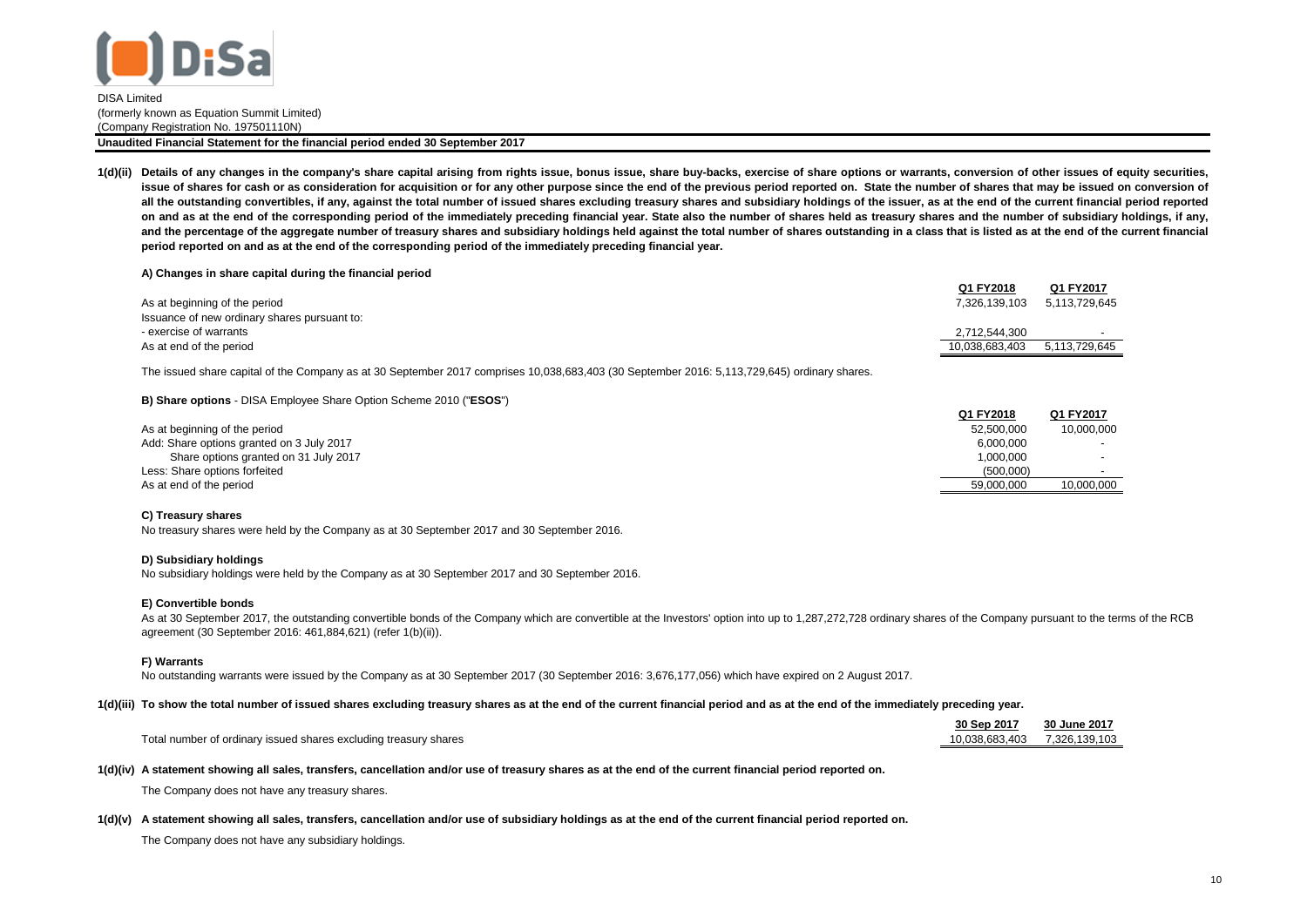

**2. Whether the figures have been audited or reviewed, and in accordance with which auditing standard or practice.**

The figures have not been audited or reviewed by our auditors.

**3. Where the figures have been audited or reviewed, the auditors' report (including any qualifications or emphasis of a matter).**

The figures have not been audited or reviewed by our auditors.

**4.** Whether the same accounting policies and methods of computation as in the issuer's most recently audited annual financial statements have been applied.

Except as disclosed under paragraph 5 below, the Group has applied the same accounting policies and methods of computation for the current financial year compared with the audited financial statements for the financial year ended 30 June 2017.

**5.** If there are any changes in the accounting policies and methods of computation, including any required by an accounting standard, what has changed, as well as the reasons for, and the effect of, the **change.**

The Group has adopted the new/revised FRSs and Interpretations of FRSs ("INT FRSs") that are effective for accounting period beginning on or before 1 July 2017. The adoption of these new/revised FRSs and INT FRSs did not result in any material change to the Group's accounting policies or any significant impact on the financial statements.

**6.** Earnings per ordinary share of the group for the current financial period reported on and the corresponding period of the immediately preceding financial year, after deducting any provision for **preference dividends.**

|                                                                           | Group                    |               |
|---------------------------------------------------------------------------|--------------------------|---------------|
|                                                                           | 1st Qtr ended            | 1st Qtr ended |
|                                                                           | 30 Sep 2017              | 30 Sep 2016   |
|                                                                           |                          |               |
| Basic and diluted earnings per share (cents per share)                    |                          |               |
| From continuing operations attributable to equity owners of the Company   | (0.03)                   | (0.02)        |
| From discontinued operations attributable to equity owners of the Company | $\overline{\phantom{a}}$ | 0.00          |
| - Weighted average number of ordinary shares in issue                     | 9,371,935,680            | 5,113,729,645 |

As the exercise / conversion of the share options, convertible bonds and warrants are anti-dilutive, the diluted earnings per share is the same as the basic earnings per share.

**7. (a) current financial period reported on; and (b) immediately preceding financial year. Net asset value (for the issuer and group) per ordinary share based on the total number of issued shares excluding treasury shares of the issuer at the end of the:-**

|                                                                             | Group       |              | Companv     |              |
|-----------------------------------------------------------------------------|-------------|--------------|-------------|--------------|
|                                                                             | As at       | As at        | As at       | As at        |
|                                                                             | 30 Sep 2017 | 30 June 2017 | 30 Sep 2017 | 30 June 2017 |
| Net asset value per ordinary share attributable to owners of the            |             |              |             |              |
| Company and non-controlling interests based on issued share capital (cents) | 0.35        | 0.25         | 0.44        | 0.36         |

The net asset value per ordinary share attributable to owners of the Company and non-controlling interests is computed based on 10,038,683,403 (30 June 2017: 7,326,139,103) ordinary shares as at 30 September 2017.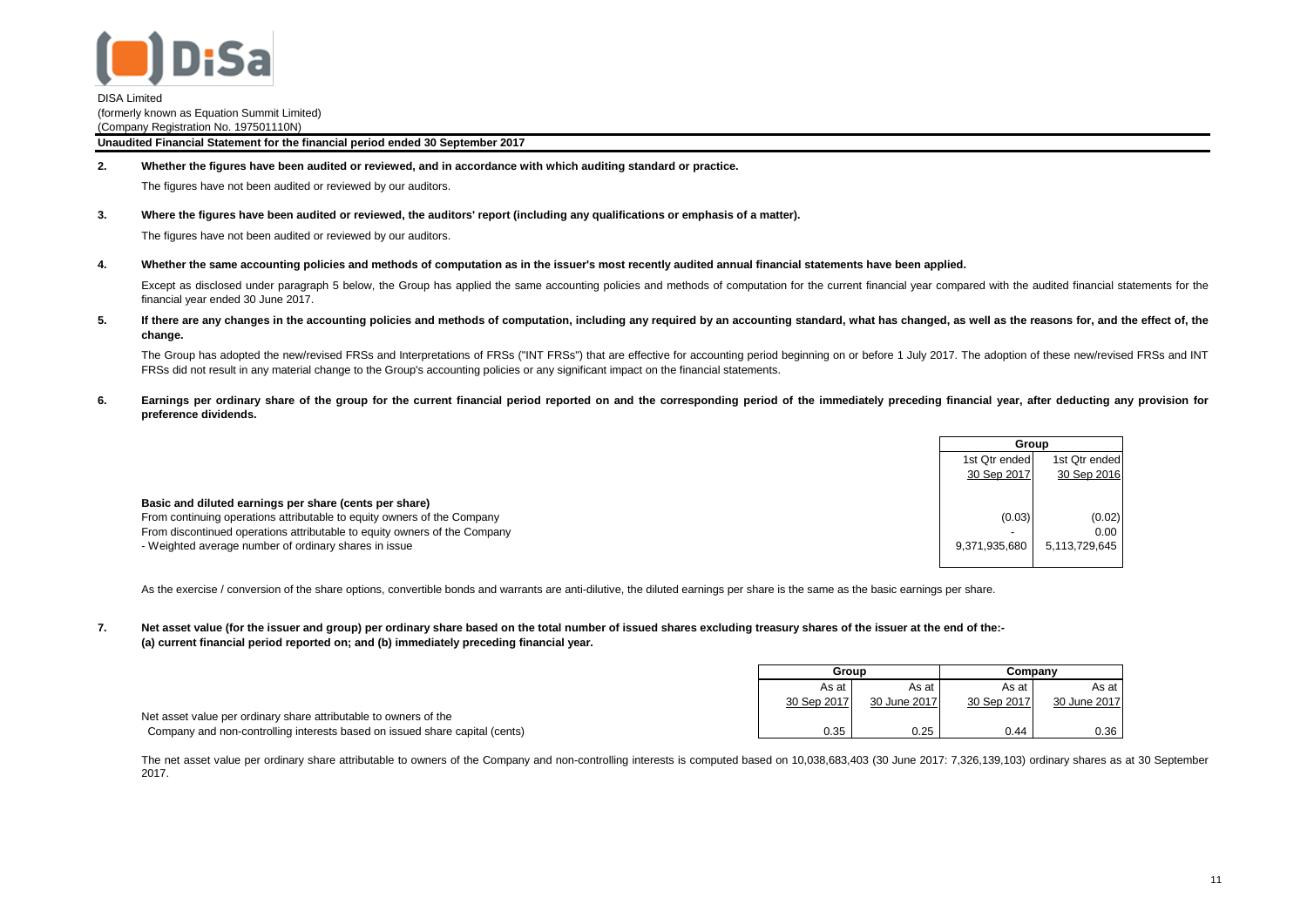

**Unaudited Financial Statement for the financial period ended 30 September 2017**

**8. (a) any significant factors that affected the turnover, costs, and earnings of the group for the current financial period reported on, including (where applicable) seasonal or cyclical factors; and A review of the performance of the group, to the extent necessary for a reasonable understanding of the group's business. It must include a discussion of the following:-**

**(b) any material factors that affected the cash flow, working capital, assets or liabilities of the group during the current financial period reported on.**

#### **(A) Income Statement (First Quarter Ended 30 September 2017 ("Q1 FY2018") versus First Quarter Ended 30 September 2016 ("Q1 FY2017"))**

#### **Continuing operations**

#### **i) Revenue**

The Group's revenue decreased by \$1,000 (or 2.1%) from \$48,000 in Q1 FY2017 to \$47,000 in Q1 FY2018. This was mainly due to decrease in sales in Energy Management Services segment of \$30,000; partially mitigated by the increase in sales in Technology segment of \$29,000. The decrease in sales in Energy Management Services segment was mainly due to lower revenue generated from consultancy services while the increase in sales in Technology segment was mainly due to revenue generated from sales of asset protection system during Q1 FY2018.

| <b>Table A</b>                    | 1st Qtr ended | $%$ to        | 1st Qtr ended            | $%$ to        |
|-----------------------------------|---------------|---------------|--------------------------|---------------|
|                                   | 30 Sep 2017   | total revenue | 30 Sep 2016              | total revenue |
|                                   | \$'000        |               | \$'000                   |               |
| Technology                        | 29            | 61.7%         | $\overline{\phantom{a}}$ | 0.0%          |
| <b>Energy Management Services</b> | 18            | 38.3%         | 48                       | 100.0%        |
|                                   | 47            | 100.0%        | 48                       | 100.0%        |

#### **ii) Other income**

Other income decreased by \$186,000 (or 84.5%) from \$220,000 in Q1 FY2017 to \$34,000 in Q1 FY2018. This was mainly attributable to (i) decrease in rental income of \$166,000 from the leasing of office space due to expiry of lease agreement; and (ii) decrease in rental income from related parties of \$19,000 from the usage of facilities at the Company's current operating office.

#### **iii) Cost and expenses**

The total cost and expenses increased by \$951,000 (or 69.1%) from \$1,376,000 in Q1 FY2017 to \$2,327,000 in Q1 FY2018. This was mainly due to (i) higher depreciation of property, plant and equipment of \$11,000; (ii) increase in employee benefits expenses of \$777,000, mainly due to new share options of \$93,000 being granted in Q1 FY2018 and increase in management resources to support the expansion plans of Point-of-Sale Activation Solution beyond the United States market to South America and Europe; (iii) increase in legal and professional fee of \$11,000; and (iv) increase in other expenses of \$291,000; partially offset by (i) decrease in cost of services ("COS") of \$30,000, mainly due to lower COS recorded by the Energy Management Services segment, in line with the decrease in sales in Energy Management Services segment; (ii) decrease in operating lease expenses of \$102,000 due to expiry of lease agreement; and (iii) impairment loss on trade and other receivables of \$7,000 in Q1 FY2017. The increase in other expenses was mainly due to (i) higher directors' fee of \$34,000, mainly due to newly appointed directors in the financial year ended 2017 ("FY2017"); higher research and development expenses of \$20,000; higher marketing and business development expenses of \$36,000; higher fixed assets expensed off of \$36,000; higher recruitment expenses of \$141,000; higher telephone, internet and fax expenses of \$52,000; higher transportation and travelling expense of \$40,000; partially offset by lower upkeep of computer and premises expenses of \$41,000; and foreign currency movement of net gain of \$25,000.

Finance costs increased by \$122,000 (or 81.3%) from \$150,000 in Q1 FY2017 to \$272,000 in Q1 FY2018. This was mainly due to the interest expenses arising from the redeemable convertible bonds.

No share of results of ioint ventures recorded in Q1 FY2018 as compared to share of loss of \$77,000 in Q1 FY2017, due to disposal of investment in joint ventures in FY2017.

Due to the reasons above, the Group recorded a net loss before tax from continuing operations of \$2,518,000 in Q1 FY2018.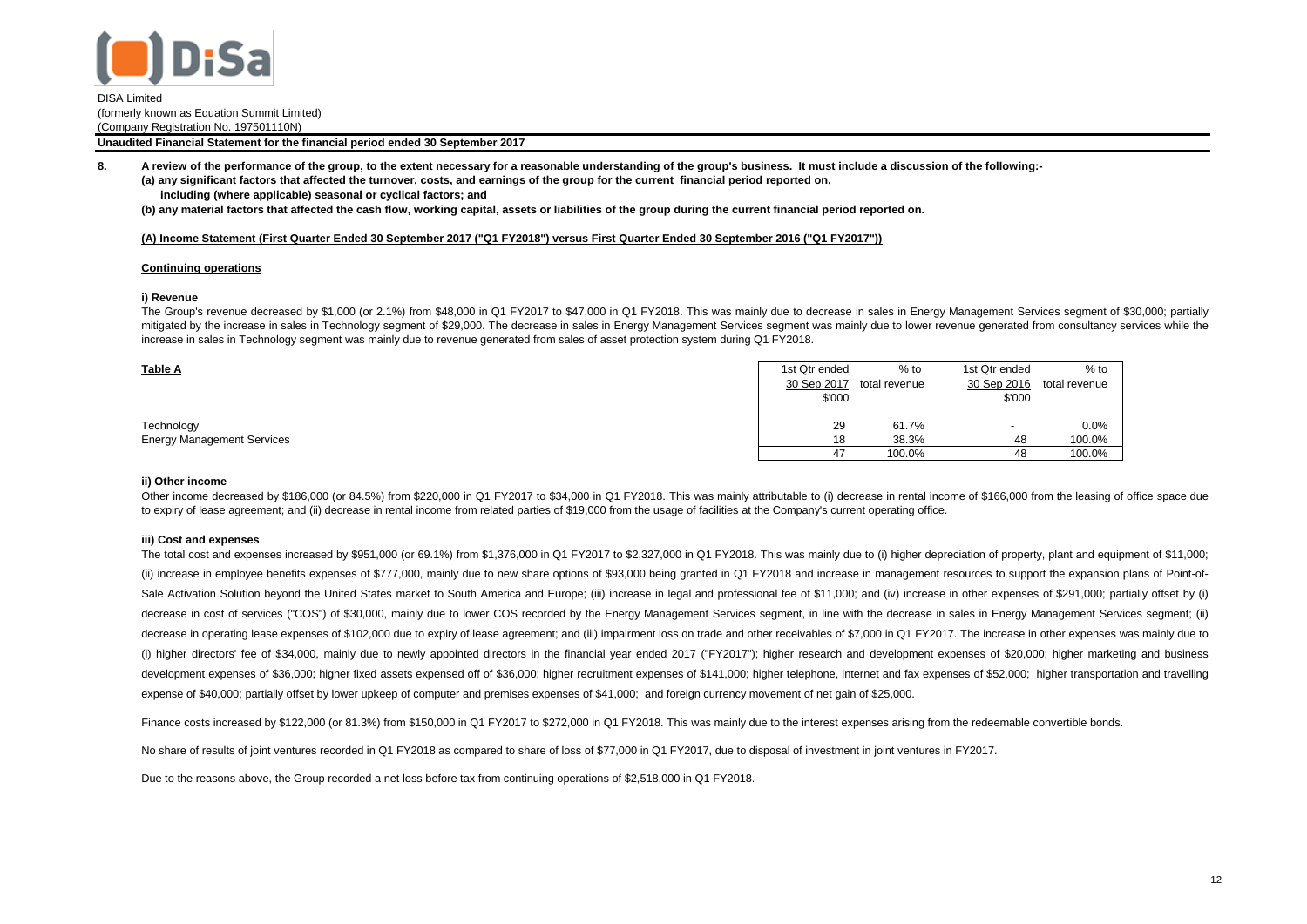

#### **(B) Statements of Financial Position**

Total assets of the Group increased by \$16,697,000 from \$36,756,000 as at 30 June 2017 to \$53,453,000 as at 30 September 2017, and were mainly due to the following:

i) Property, plant and equipment decreased by \$19,000, and was mainly due to the depreciation charge; offset by the addition of \$9,000 of fixed assets for the financial period.

ii) Intangible assets represent core technology of DiSa Asset Protection system. Intangible asset decreased by \$351,000 from \$11,939,000 as at 30 June 2017 to \$11,588,000 as at 30 September 2017. This was mainly due to an amortisation charge for the financial period.

v) Total trade and other receivables decreased by \$157,000 from \$905,000 as at 30 June 2017 to \$748,000 as at 30 September 2017. This was mainly due to waiver of debts due from a minority shareholder of the Company's subsidiary and repayment from customers during the financial period.

vi) Increase in cash and balances of \$17,271,000 (Refer to explanation in "8(C) Cash flow" below).

Total liabilities of the Group increased by \$211,000 from \$18,162,000 as at 30 June 2017 to \$18,373,000 as at 30 September 2017, and were mainly due to the following:

i) Trade and other payables increased by \$13,000 from \$2,174,000 as at 30 June 2017 to \$2,187,000 as at 30 September 2017 and this was mainly due to slowed repayment to creditor during the financial period.

ii) Total accruals increased by \$262,000 from \$1,222,000 as at 30 June 2017 to \$1,484,000 as at 30 September 2017. This was mainly due to (i) increase in accrued interest of \$270,000 mainly resulting from accrued interest on redeemable convertible bonds; and (ii) increase in accrued operating costs of \$82,000; partially offset by decrease in accrued staff costs of \$90,000 during the financial period.

iii) Total financial liabilities decreased by \$4,000 from \$12,033,000 as at 30 June 2017 to \$12,029,000 as at 30 September 2017 and this was mainly due to repayment of finance lease of \$4,000.

v) Deferred tax liabilities decreased by \$60,000 from \$2,029,000 as at 30 June 2017 to \$1,969,000 as at 30 September 2017 and this was mainly due to reversal of amortisation charge during the financial period.

## **(C) Cash Flows**

### **i) Q1 FY2018 vs Q1 FY2017**

The Group recorded a net increase in cash and cash equivalents of \$17,271,000 in Q1 FY2018 compared to net decrease of \$821,000 in Q1 FY2017, mainly due to funds generated/utilised as follows:

Net cash outflow from operating activities for Q1 FY2018 was \$1,736,000. This comprised operating cash outflows before working capital changes of \$1,840,000 and adjusted for net working capital inflow of \$104,000. The net working capital inflow was caused by the decrease in trade and other receivables of \$54,000 and decrease in other current assets of \$55,000; partially offset by the increase in trade and other payables of \$5,000.

Net cash from investing activities for Q1 FY2018 amounted to \$21,000 mainly due to interest received of \$30,000; partially offset by purchase of property, plant and equipment of \$9,000.

Net cash from financing activities for Q1 FY2018 amounted to \$18,983,000 mainly due to proceeds from exercise of warrants of \$18,988,000; partially offset by (i) interest paid of \$1,000; and (ii) repayment of finance lease of \$4,000.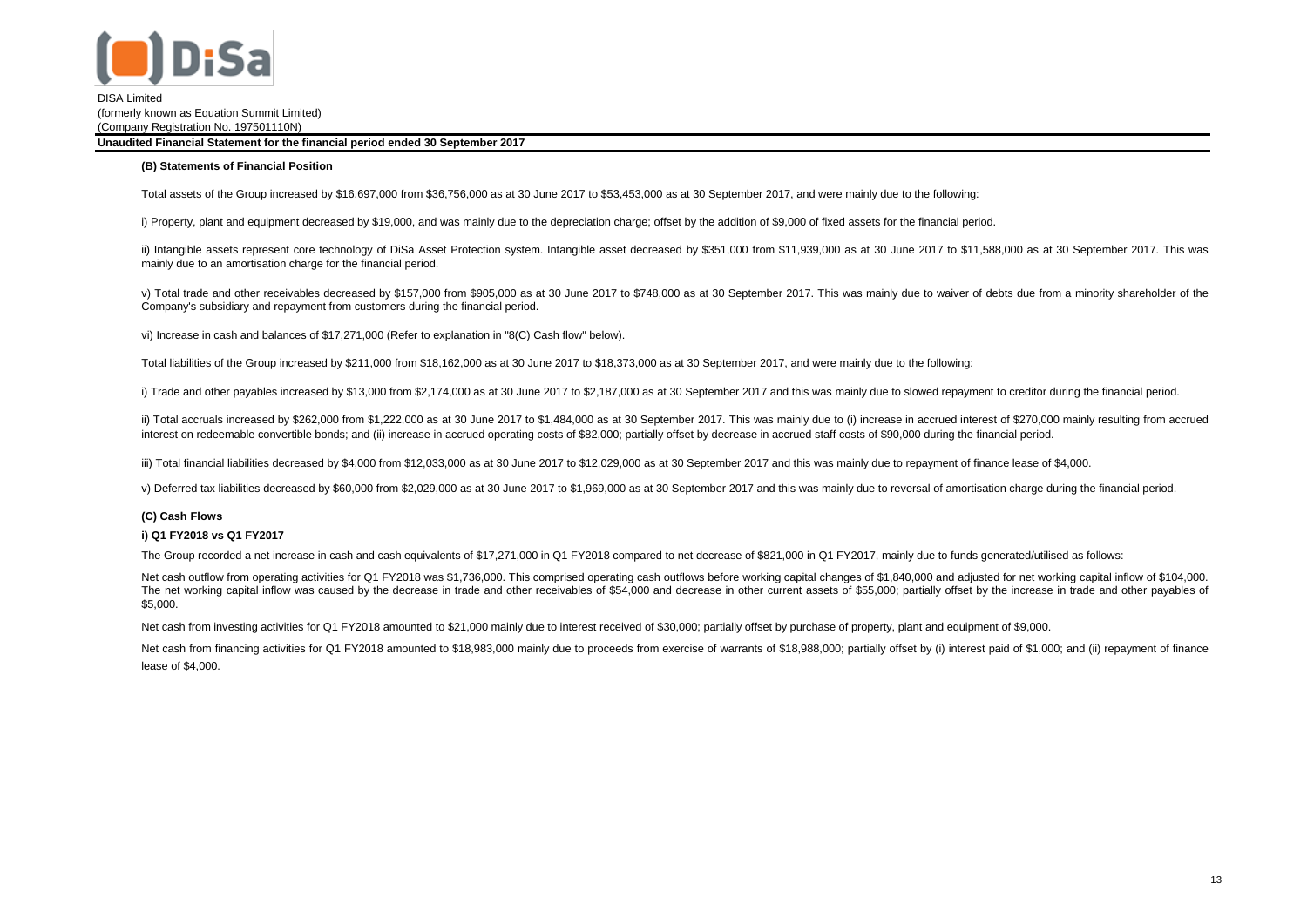

**Unaudited Financial Statement for the financial period ended 30 September 2017**

#### **(D) Use of Proceeds**

#### **i) Private Placement**

On 13 December 2016, the Company issued an aggregate of 300,000,000 new shares at S\$0.0099 per share in the issued and paid-up capital of the Company pursuant to a placement agreement entered between the Company and the placement agent ("Private Placement 1"). Net proceeds of \$2.97 million was raised. The Company had utilised approximately \$2.2 million for working capital expenditure and repayment of accrued interest from convertible loans purposes as at 30 September 2017.

On 13 December 2016, the Company issued an aggregate of 380,000,000 new shares at S\$0.0099 per share in the issued and paid-up capital of the Company pursuant to a subscription agreement entered between the Company and the subscriber ("Private Placement 2"). Net proceeds of \$3.762 million was raised. The Company had fully utilised the net proceeds for investments purpose for the expansion of Disa Digital Safety Pte. Ltd. as at 30 September 2017.

|                                                       | Private<br><b>Placement 1</b><br>\$'000 | <b>Private</b><br><b>Placement 2</b><br>\$'000 | Total<br>\$'000 |
|-------------------------------------------------------|-----------------------------------------|------------------------------------------------|-----------------|
| Net proceeds raised                                   | 2.970                                   | 3.762                                          | 6.732           |
| Less: Utilisations                                    |                                         |                                                |                 |
| - Working capital expenditures (Note A)               | (638)                                   |                                                | (638)           |
| - Investments <sup>(Note B)</sup>                     |                                         | (3,762)                                        | (3,762)         |
| - Repayment of accrued interest from convertible loan | (1,576)                                 |                                                | (1,576)         |
| Balance as at 30 September 2017                       | 756                                     | $\overline{\phantom{0}}$                       | 756             |

**Note A:** Working capital expenditures consisted of staff salaries and related expenses as well as trade and non-trade payments. **Note B:** Additional investment in Disa Digital Safety Pte. Ltd. and loan extension for working capital purposes.

Subsequent to 30 September 2017, the Company has further utilised the net proceeds from the Private Placement 1 for general working capital purposes which consisted of non-trade payments, directors' fee, staff salaries and related expenses. As at date of this announcement, the Company has utilised \$2,665,000 of the net proceeds raised from the Private Placement 1.

To date, the utilisation of proceeds arising from the Private Placement 1 and Private Placement 2 are consistent with the intended use as described in the use of proceeds announcements dated 25 November 2016 and 28 November 2016 respectively.

### **ii) Warrants**

On 3 August 2015, the Company announced a renounceable non-underwritten rights issue of 3,676,177,056 warrants ("**Warrants Issue**") have been alloted and issued. Net proceeds of \$3.5 million was raised. The net proceeds has been fully utilised for working capital expenditure and repayment of loans as at 30 September 2017.

As at 30 September 2017, 3,642,453,758 warrants ("**Warrants Exercise**") has been exercised since the issue of the warrants and a total proceed of about \$25.5 million was raised. The rights to subscribe for new ordinary shares in the capital of the Company by way of exercise of the warrants had expired on 2 August 2017. The status of the proceeds is as follow:

|                                         | <b>Warrants Issue</b><br>\$'000 | <b>Warrants</b><br><b>Exercise</b><br>\$'000 |
|-----------------------------------------|---------------------------------|----------------------------------------------|
| Net proceeds raised                     | 3.493                           | 25.497                                       |
| Less: Utilisations                      |                                 |                                              |
| - Working capital expenditures (Note A) | (1,300)                         | (2,350)                                      |
| - Repayment of loans (Note B)           | (2, 193)                        | (1, 173)                                     |
| Balance as at 30 September 2017         | -                               | 21.974                                       |

**Note A:** Working capital expenditures consisted of staff salaries and related expenses, purchase of fixed assets as well as trade and non-trade payments.

**Note B:** Repayment of loans including accrued interest for working capital purposes.

#### **iii) Convertible bonds**

On 27 December 2016, the Company entered into a RCB agreement with Investors pursuant to which, the Investors agreed to subscribe for an aggregate subscription amount of \$12 million pursuant to the terms of the RCB agreement. No proceeds were utilised as at 30 September 2017. 14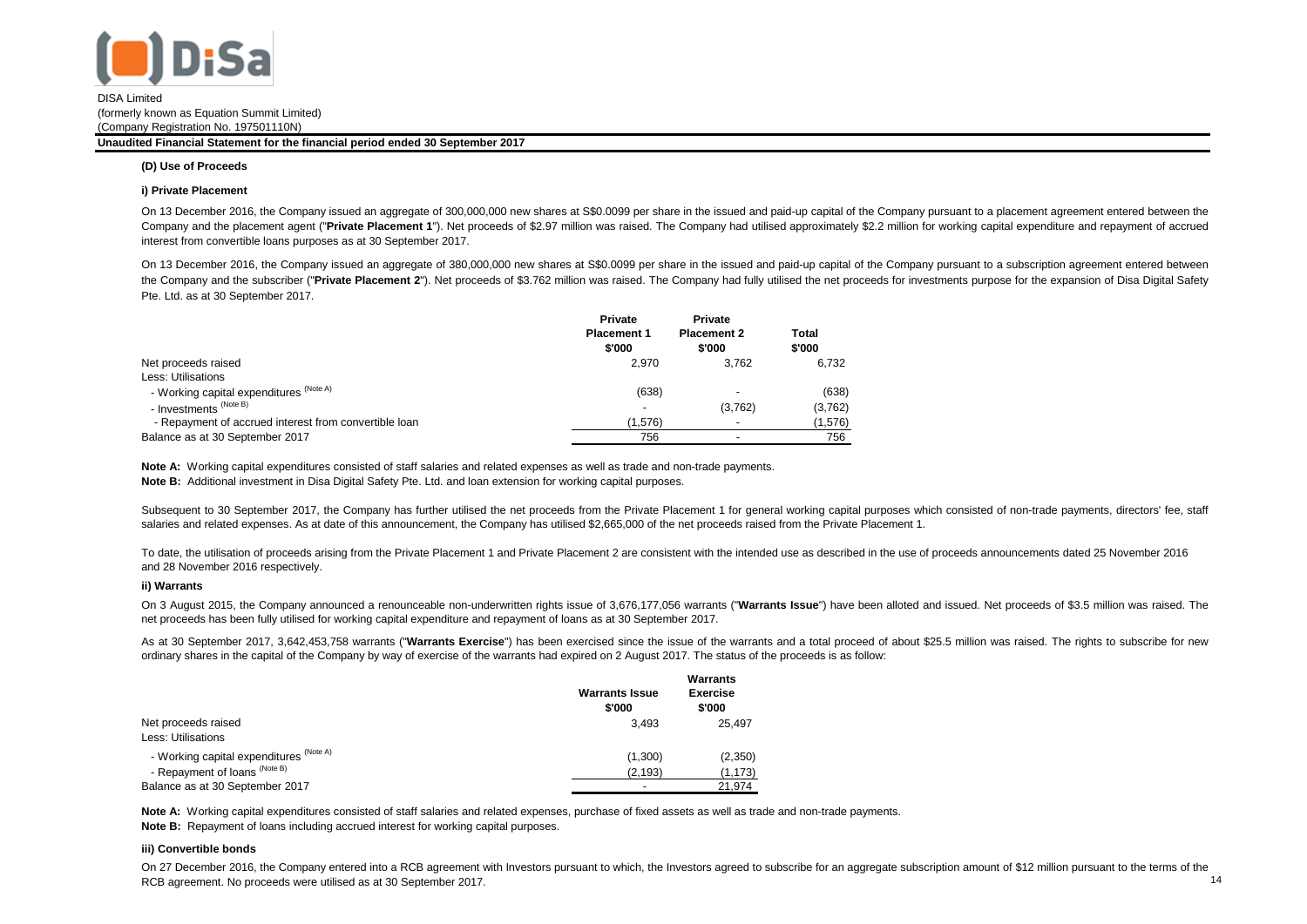

#### **9. Where a forecast, or a prospect statement, has been previously disclosed to shareholders, any variance between it and the actual results.**

No forecast or prospect statement was disclosed to shareholders previously.

**10.** A commentary at the date of the announcement of the significant trends and competitive conditions of the industry in which the group operates and any known factors or events that may affect the **group in the next reporting period and the next 12 months.**

The Group started the financial year ending 30 June 2018 ("FY2018") on a positive note by making steady progress in rolling out its Point of Sale Activation ("PoSA") technology with the largest retailer in the world. During Q1 FY2018, the Group collaborated with some of the top performing brands within the Global Positioning System ("**GPS**") and Navigation products industry, including Magellan GPS Navigation Systems, to implement the PoSA Solution to protect these electronic products at the retail level. In September 2017, these GPS and Navigation products were sold in open sell format for the first time in the United States ("**US**"). The Group will continue to work closely with vendors for other electronic products and barring unforeseen circumstances, expects to engage more vendors to implement the PoSA Solution in FY2018.

To cope with the business expansion in the United States, the Group has recruited senior US retail industry talents in Q1 FY2018. With additional resources, our wholly-owned indirect US subsidiary Disa Digital Safety (USA) is actively following up with interested US retailers on their adoption of the award winning PoSA technology.

### **11. Dividend**

## **(a) Current financial period reported on.**

Any dividend declared for the current financial period reported on? None.

### **(b) Corresponding period of the immediately preceding financial year.**

Any dividend declared for the corresponding period of the immediately preceding financial year? None.

**(c) Date payable** Not applicable.

**(d) Books closure date** Not applicable.

**12. If no dividend has been declared/recommended, a statement to that effect.**

No dividend has been recommended for the financial period ended 30 September 2017.

**13.** If the group has obtained a general mandate from shareholder for interested person transactions ("IPT"), the aggregate value of such transactions are required under Rule 920 (1)(a)(ii). If no IPT **mandate has been obtained a statement to that effect.**

The Company has no general IPT mandate and no IPT transactions for the period under review.